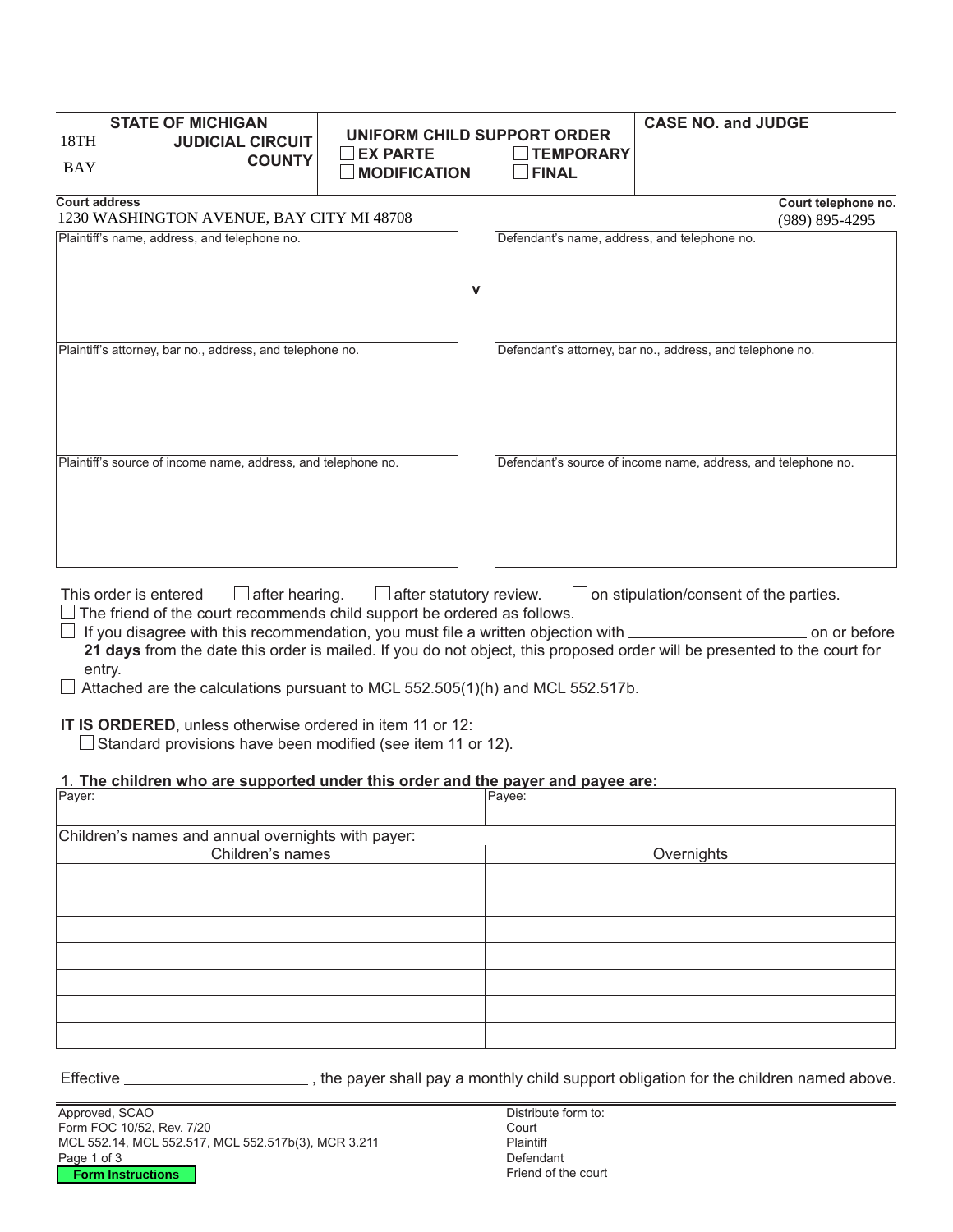**Uniform Child Support Order** (7/20) Page 2 of 3

| Case No. |  |  |
|----------|--|--|
|----------|--|--|

1. **Item 1** (continued).

| Children supported:                                                                         | 1 child | 2 children | 3 children | 4 children | 5 or more children |
|---------------------------------------------------------------------------------------------|---------|------------|------------|------------|--------------------|
| Base Support: (includes support plus or minus premium adjustment for health-care insurance) |         |            |            |            |                    |
| Support:                                                                                    |         |            |            |            |                    |
| Premium adjust:                                                                             |         |            |            |            |                    |
| Subtotal:                                                                                   |         |            |            |            |                    |
| Ordinary medical: \$                                                                        |         |            |            |            |                    |
| Child care:                                                                                 |         |            |            |            |                    |
| <b>Other:</b>                                                                               |         |            |            |            |                    |
| Benefit credit:                                                                             |         |            |            |            |                    |
| Total:                                                                                      |         |            |            |            |                    |
| $\Box$ Support was reduced because payer's income was reduced.                              |         |            |            |            |                    |

**Uninsured Health-Care Expenses.** All uninsured health-care expenses exceeding the annual ordinary medical amount will be paid \_\_\_\_\_\_\_\_\_\_% by the plaintiff and \_\_\_\_\_\_\_\_\_\_\_% by the defendant. Uninsured expenses exceeding the annual ordinary medical amount for the year they are incurred that are not paid within 28 days of a written payment request may be enforced by the friend of the court. The annual ordinary medical amount is \_\_\_

**Obligation Ends.** Except for child care, or as otherwise ordered, support obligations for each child end on the last day of the month the child turns age 18.

 **Post-majority Support:** The following children will be attending high school on a full-time basis after turning 18 years of age. Therefore, the support obligation for each specific child ends on the last day of the month as follows, except in no case may it extend beyond the time the child reaches 19 years and 6 months of age: (Specify name of child and date obligation ends.)

**Child Care.** The parties must notify each other of changes in child-care expenses and must additionally notify the friend of the court if the changes end those expenses. The child-care obligation for each child ends on August 31 following the child's 12th birthday, at which time the total child care obligation reduces by that child's pro rata share unless specified differently in this order.

2. **Health-Care Coverage.** For the benefit of the children, the  $\Box$  plaintiff  $\Box$  defendant shall maintain health-care coverage (as defined in MCL 552.602) that includes payment for hospital, dental, optical, and other health-care expenses when that coverage is accessible to the child and available at a reasonable cost. The reasonable cost is the parent's net cost of adding the children to the parent's coverage

 $\Box$  up to a maximum of \$  $\Box$  for plaintiff.  $\Box$  up to a maximum of \$  $\Box$  for defendant.  $\Box$  not to exceed 6% of the plaintiff's/defendant's gross income.

- 3. **Income Withholding.** Income withholding takes immediate effect. Payments shall be made through the Michigan State Disbursement Unit unless otherwise ordered in item 12.
- 4. **Qualified Medical Support Order.** This order is a qualified medical support order with immediate effect pursuant to 29 USC 1169. To qualify this order, the friend of the court shall issue a notice to enroll pursuant to MCL 552.626b. A parent may contest the notice by requesting a review or hearing concerning availability of health care at a reasonable cost.
- 5. **Retroactive Modification, Surcharge for Past-Due Support, and Liens for Unpaid Support.** Except as provided by MCL 552.603, support is a judgment the date it is due and is not modifiable retroactively. A surcharge may be added to past-due support. Unpaid support is a lien by operation of law and the payer's property can be encumbered or seized if an arrearage accrues in an amount greater than the periodic support payments payable for two months under the payer's support order.